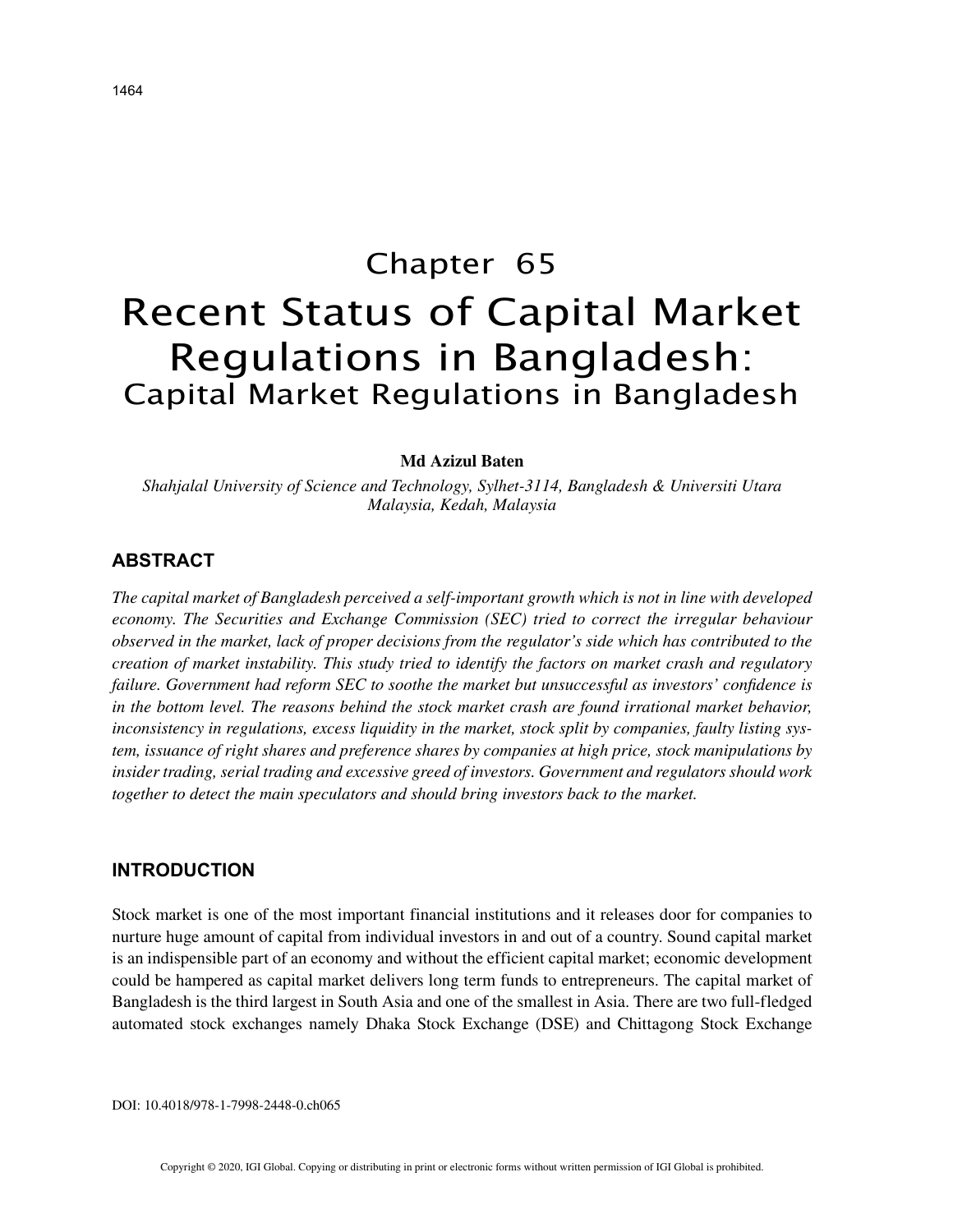#### *Recent Status of Capital Market Regulations in Bangladesh*

(CSE). Bangladesh Securities and Exchange Commission (BSEC) was established in 1993 to regulate the businesses of the exchanges, confirm proper issuance of securities and agreement with laws and protect the interests of securities investors.

The global economic crisis in 2008 and 2009 was known as a volatile year but during this year Bangladesh economy benefited from low prices of imported goods and was able to avoid negative pressure on its export of goods and services (CPD, 2011). Regulators had taken some measures to stabilize the market with the introduction of central depository, circuit breaker, online trading, etc. to attract investors. As a result, the market started to grow and investors started to invest again. Unfortunately, investors had lost their money when the bubble started to burst in December 2010. The Benchmark index came down to 3616 points in early February 2012 from its highest point of 8918. After the crush of the capital market in 2011, a continuous fall in turnover is observed. In FY 2011-12, the turnover in DSE dropped to Tk. 117145.07 crore from Tk. 325879.77 crore of the previous FY in 2010-11, which was a decrease rate of 65.05 percent. The regulators had failed to take proactive measures to avoid the market from crashing and caused losses for millions of investors.

The volatility of the capital market of Bangladesh is an abnormal phenomenon and such volatility tends to create economic instability. In the state of market growth, role of regulators has been questioned in two accounts. Firstly, whether regulators act promptly to address the volatility of the capital market and secondly, whether frequent changes in regulators' decisions contribute negative impact on the sustainable development of the market. Again, as volatility raises many questions on the regulatory capability of the Securities Exchange Commission (SEC), it is unknown whether the stock market fluctuation is due to regulatory failure or due to irrational behaviors of investors. It is necessary to determine the main reasons of the stock market crash in Bangladesh and the roles of the regulators. Eventually, some guidelines will be recommended for better regulations to strengthen the capital market of Bangladesh.

# **Background**

The history of Bangladesh Capital Market started on the 28<sup>th</sup> of April, 1954 when Bangladesh was known as East Pakistan and the market was known as East Pakistan Stock Exchange. In April 28, 1954 where Bangladesh was still known as East Pakistan as East Pakistan Stock Exchange Association Ltd, the journey of stock market started while Bangladesh used to be ruled by Pakistan. But trading on this market started in 1956 with a total paid up capital of Taka 4 billion and 196 securities were listed on this market. The exchange was renamed on in June 23, 1962 as DSE Limited. Trading on DSE was suspended from 1971 to 1976 because of liberation war and its post-independence weak economy. Then the trading was resumed in 1976 with 9 listed securities having a total paid up capital of Taka 137.52 million (Hassan et al., 2000). By 1987, the number of listed companies in DSE increased up to 92 and the development of the market is noticeable in the 1990s since its establishment (Economy watch, 2010).

# Dhaka Stock Exchange (DSE)

Dhaka Stock Exchange is the first stock exchange regulated by its Articles of Association rules & regulations along with the Securities and Exchange Ordinance 1969, Companies Act 1994 & Securities & Exchange Commission Act 1993. DSE was used to trade in the open outcry system, installed on 10th of August, 1998. The latest upgrading was done on 21st of December, 2008. There are 238 members and total of 507 listed securities in DSE. The working days of DSE are 5 days in a week excluding Saturday,